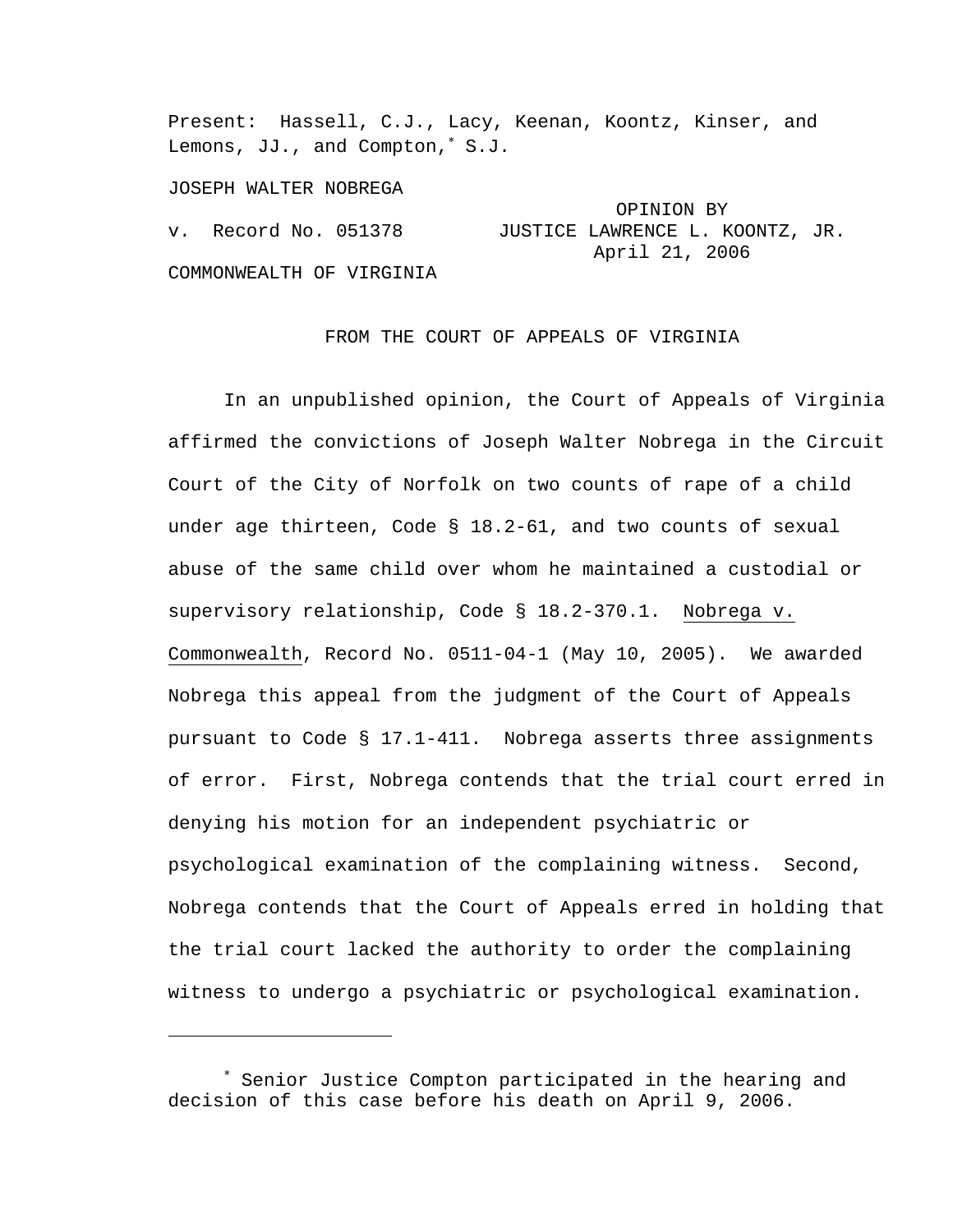Third, Nobrega contends that the Commonwealth's evidence was insufficient to support his convictions.

## **BACKGROUND**

 In November 2002, Nobrega's daughter ("the child"), who was then eleven years of age, reported to her mother that Nobrega had sexual intercourse with her on two prior occasions. Thereafter, on February 5, 2003, a grand jury indicted Nobrega on two counts of rape and two counts of sexual abuse occurring on two occasions between March 1, 1998 and September 30, 2000. $<sup>1</sup>$ </sup>

 Prior to trial, Nobrega filed a motion in the trial court seeking an order for an independent psychiatric or psychological examination of the child. In support of the motion, Nobrega asserted that the child had "long-standing emotional and mental health issues" that caused the child to experience "auditory and visual hallucinations, suicidal ideations, 'grandiose flight of ideas,' and impulsive behavior." Nobrega further asserted that

i<br>Li

 $^1$  At the time these indictments were returned by the grand jury, Code § 18.2-61(A) provided, in relevant part, that "[i]f any person has sexual intercourse . . . (iii) with a child under age thirteen as the victim, he or she shall be guilty of rape."

Code § 18.2-370.1(A) provided, in relevant part, that "[a]ny person eighteen years of age or older who maintains a custodial or supervisory relationship over a child under the age of eighteen . . . who . . . (vi) sexually abuses the child as defined in § 18.2-67.10(6), shall be guilty of a Class 6 felony."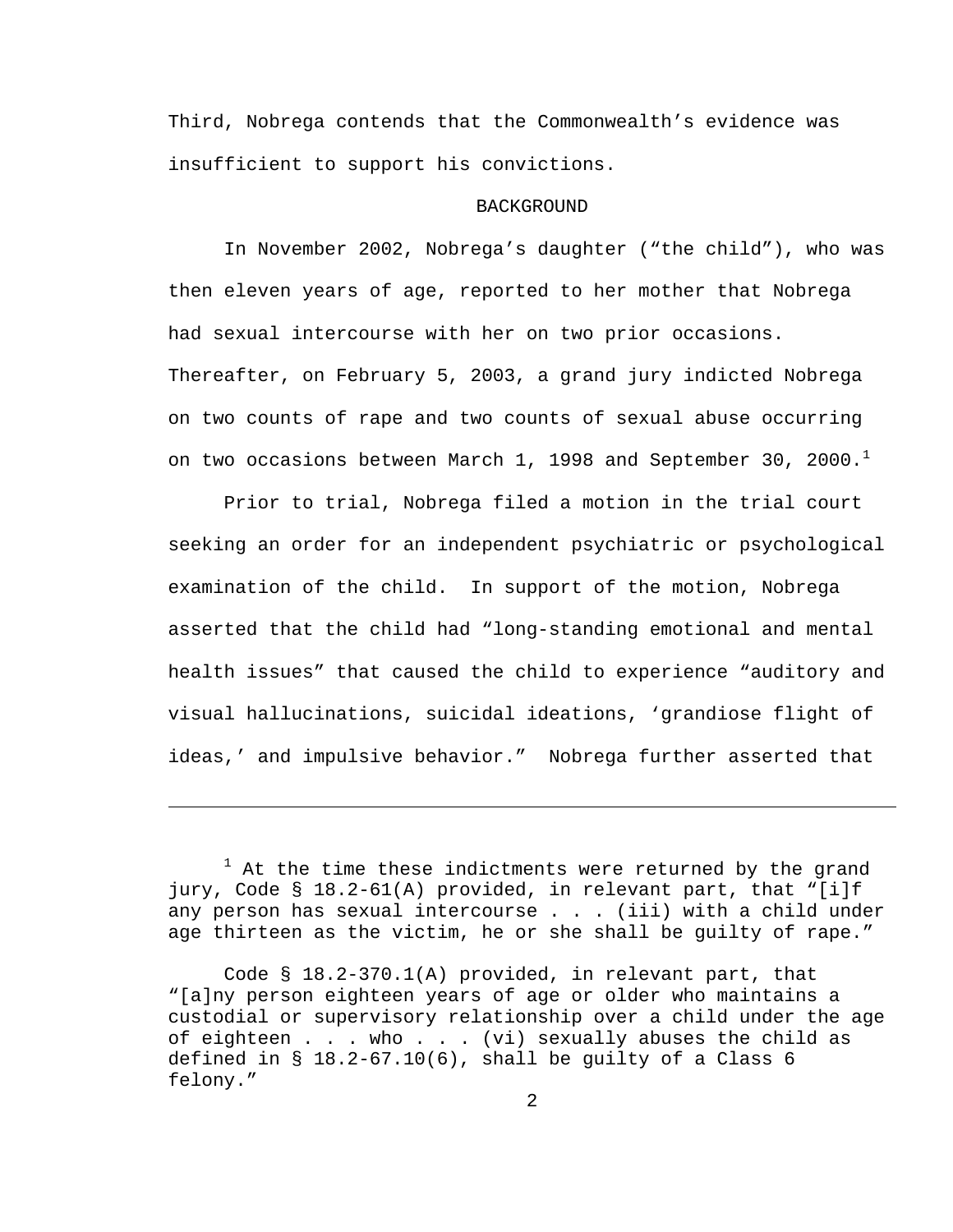the child had received treatment from numerous psychiatrists and psychologists, but that no "current, accurate and independent psychological and/or psychiatric evaluation" existed. Nobrega contended that since the "mental health and instability" of the child would be a "crucial factor" to his defense, due process required the trial court to grant the motion.

 At a pretrial hearing, the Commonwealth argued that the motion was an attempt by Nobrega to have the examining psychiatrist testify at trial and comment on the child's credibility as a witness. Nobrega argued that his need to test the child's "suggestibility" was the basis for the motion. In a memorandum to the trial court, Nobrega elaborated that an examination was necessary "to determine [the child's] capacity to differentiate reality from imagination and her susceptibility to outside influences." According to Nobrega, the examination was vital to his defense because the Commonwealth's case hinged on the child's uncorroborated testimony.

 Nobrega attached to his memorandum medical records documenting the child's mental health history. Those records supported Nobrega's assertion that the child had been diagnosed with various psychological disorders and at times had exhibited dysfunctional behavior.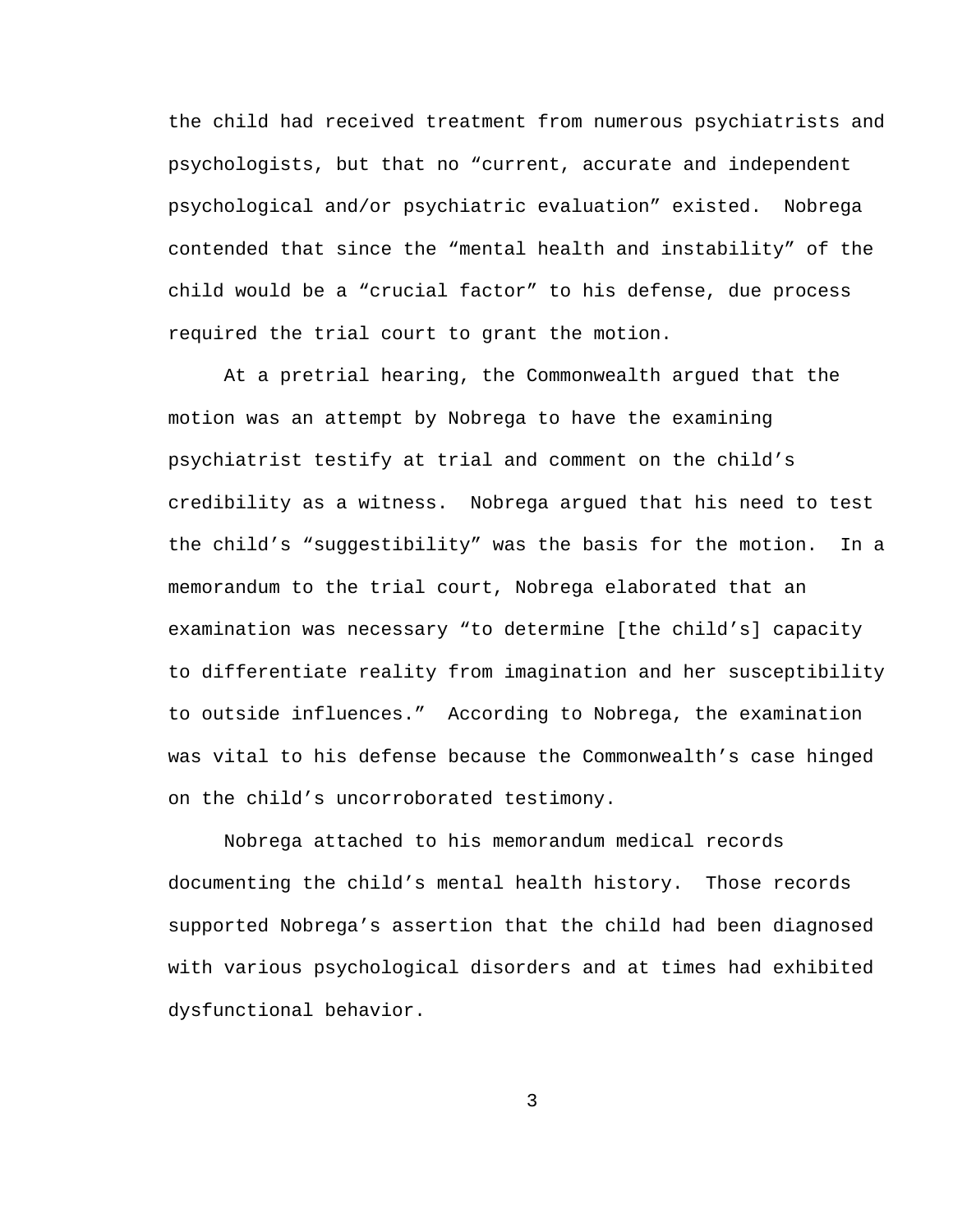The trial court held a second hearing on the motion. At this hearing, Nobrega addressed the child's competency as a witness for the first time, arguing that "this really is a competency issue . . . competency for her to testify." Nobrega maintained that the purpose of the requested psychological examination was to evaluate the child's competency to testify at trial. In doing so, Nobrega asserted that the examination was not for the purpose of testing the child's credibility as a witness.

 The trial court denied Nobrega's motion. The trial court reasoned that, if the motion were granted, Nobrega would inevitably call the examining psychiatrist or psychologist as an expert witness to testify regarding the results of the examination. The trial court concluded that an expert witness giving such testimony would usurp the responsibility of the trial court to determine the child's competency to testify and the responsibility of the fact-finder to determine the child's credibility as a witness. The trial court further concluded that such expert testimony would be inadmissible because it would address an ultimate issue of fact, the credibility of the child as a witness.

 Subsequently, the trial was conducted without a jury. Under well-established principles, we view the evidence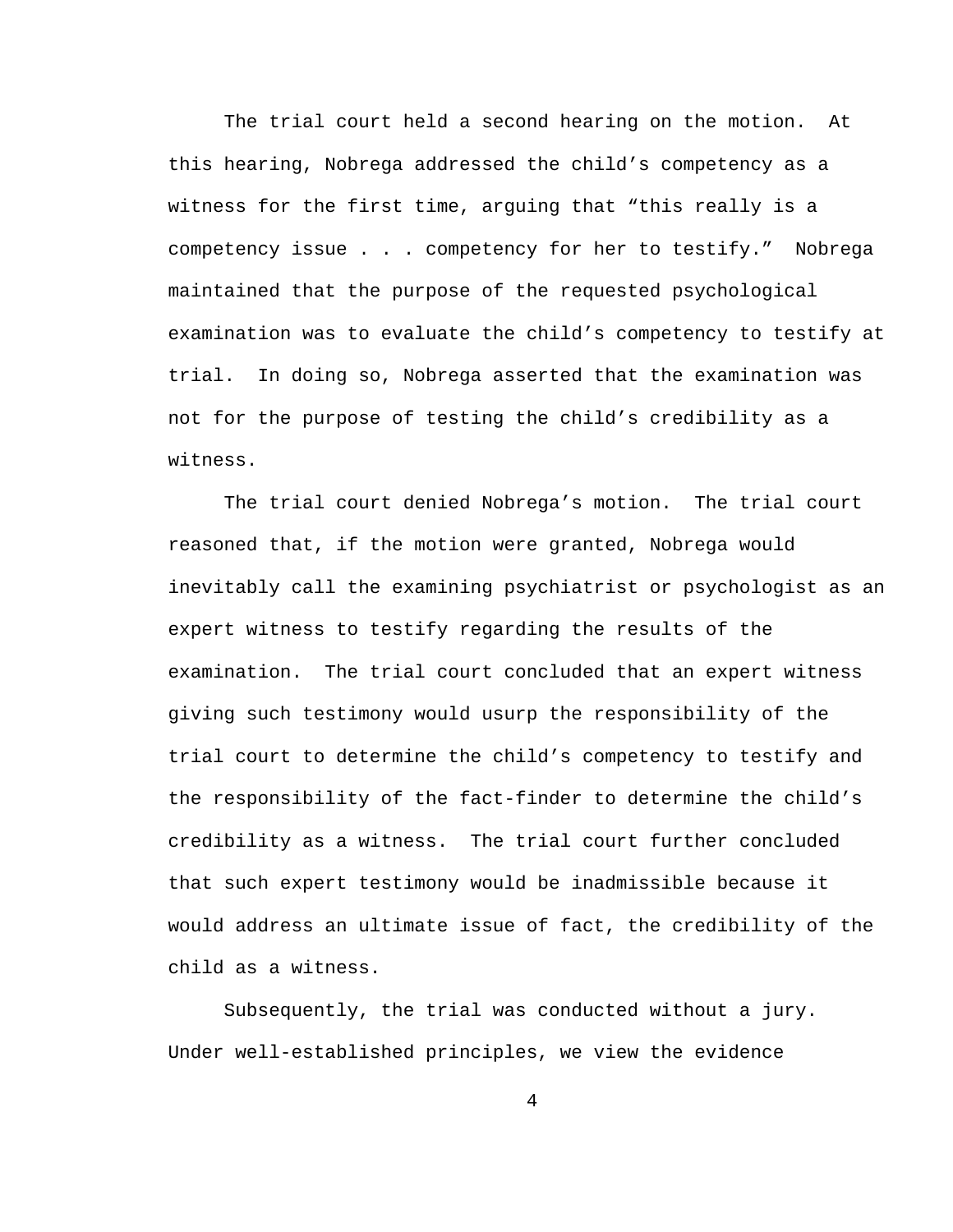presented and all reasonable inferences deducible therefrom in the light most favorable to the Commonwealth, the prevailing party at trial. Coles v. Commonwealth, 270 Va. 585, 587, 621 S.E.2d 109, 110 (2005).

 The child testified that the first incident occurred at the family's home on Farrell Avenue in Norfolk when she was seven years of age. She testified that she was alone in the home with her father while her mother was at work and her siblings were at school. The child related that she was told by Nobrega to put on a white nightgown, not to wear underwear, and to lay on her mother's bed. The child further related that after Nobrega put a bandanna over her eyes, he "stuck his private part into mine." Continuing, the child described the remainder of Nobrega's actions as going "to the bathroom . . . [i]nside of me" and that it felt "warm and icky." The child testified that Nobrega's actions caused her to bleed from her "private part." She further testified that Nobrega told her that he would kill her if she ever told anyone what had happened.

 The child testified that the second incident occurred when she was eight years of age and after the family had moved to a home on Randall Avenue in Norfolk. Her account of this incident was nearly identical to the first. The child related that Nobrega again told her to put on a white nightgown, instructed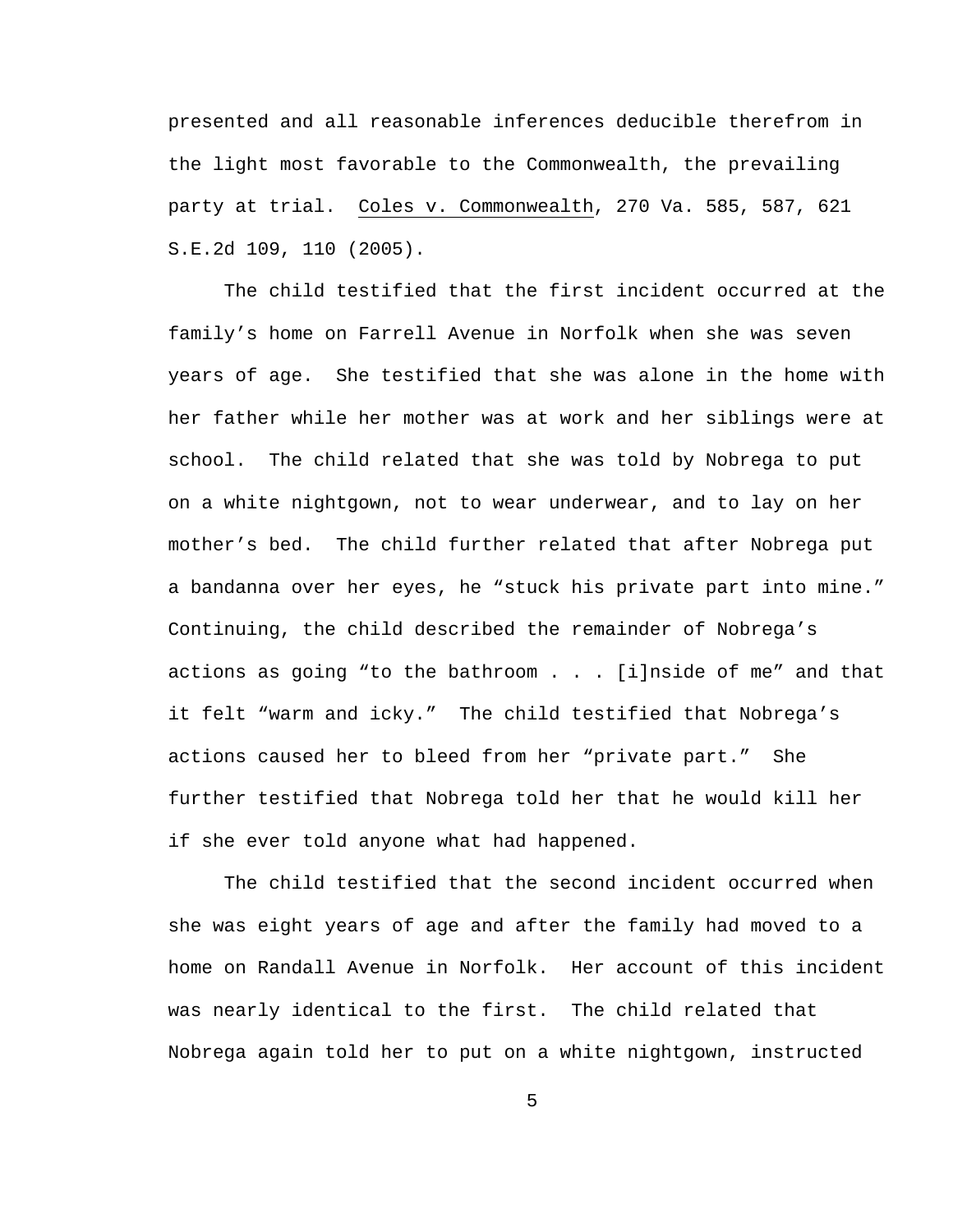her to lay on her mother's bed, and placed a bandanna over her eyes. She further related that Nobrega then "opened my private" with his hand and "stuck his private part in[]." She testified that Nobrega again threatened to kill her if she told anyone what had happened.

 The Commonwealth also presented the testimony of a physician who examined the child soon after the child reported the rapes. The physician testified that the child's genital anatomy revealed no evidence of prior injury or sexual contact. The physician opined that the absence of physical symptoms of prior sexual contact could be attributable to healing and preadolescent development commonly occurring in girls of the child's age.

 The trial court found Nobrega guilty on both counts of rape and both counts of sexual abuse as charged in the indictments. By order dated March 2, 2004, the trial court sentenced Nobrega to confinement for a total of 60 years, with 30 years suspended.

 Nobrega perfected an appeal from his convictions to the Court of Appeals of Virginia. In that appeal, he asserted two issues: (1) whether the trial court erred in denying Nobrega's motion for an independent psychiatric or psychological examination of the complaining witness, and (2) whether the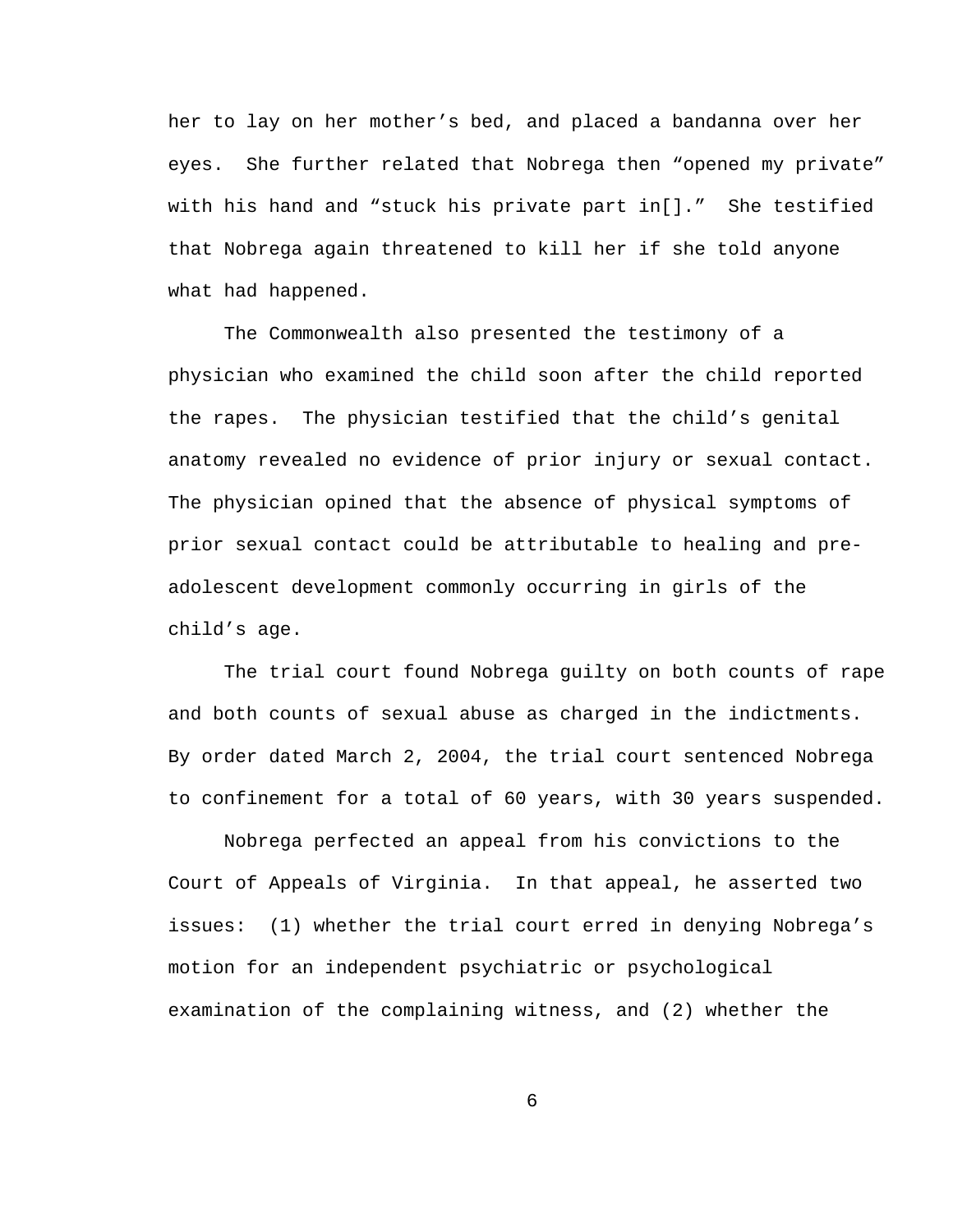evidence was sufficient to support the convictions. Nobrega, Record No. 0511-04-1, slip op. at 1.

 The Court of Appeals held that the trial court's reasons for denying Nobrega's motion were erroneous. $^2$  Nevertheless, the Court of Appeals, relying on Clark v. Commonwealth, 262 Va. 517, 551 S.E.2d 642 (2001), held that the trial court lacked the authority to grant Nobrega's motion and, thus, the trial court's errors were not reversible. Nobrega, Record No. 0511-04-1, slip op. at 9-14.

 The Court of Appeals then rejected Nobrega's contention that the Commonwealth's evidence was insufficient to support his convictions and, accordingly, affirmed those convictions. Id. at 11-13. This appeal followed.

i

 $2$  The Court of Appeals rejected the trial court's finding that an examining psychiatrist's testimony on a witness' competence would usurp the trial court's authority to determine competence because a trial court has the discretion to permit expert testimony in determining a witness' competency. Nobrega, Record No. 0511-04-1, slip op. at 6 (citing Helge v. Carr, 212 Va. 485, 491, 184 S.E.2d 794, 796 (1971) and Turnbull v. Commonwealth, 216 Va. 328, 334, 218 S.E.2d 541, 546 (1975)). The Court of Appeals also concluded that expert testimony addressing a witness' "mental disorder and the hypothetical effect of that disorder" on the witness can be admitted so long as it does not address the credibility of a witness' testimony or an ultimate issue of fact. Id. at 8 (citing Pritchett v. Commonwealth, 263 Va. 182, 187, 557 S.E.2d 205, 208 (2002)).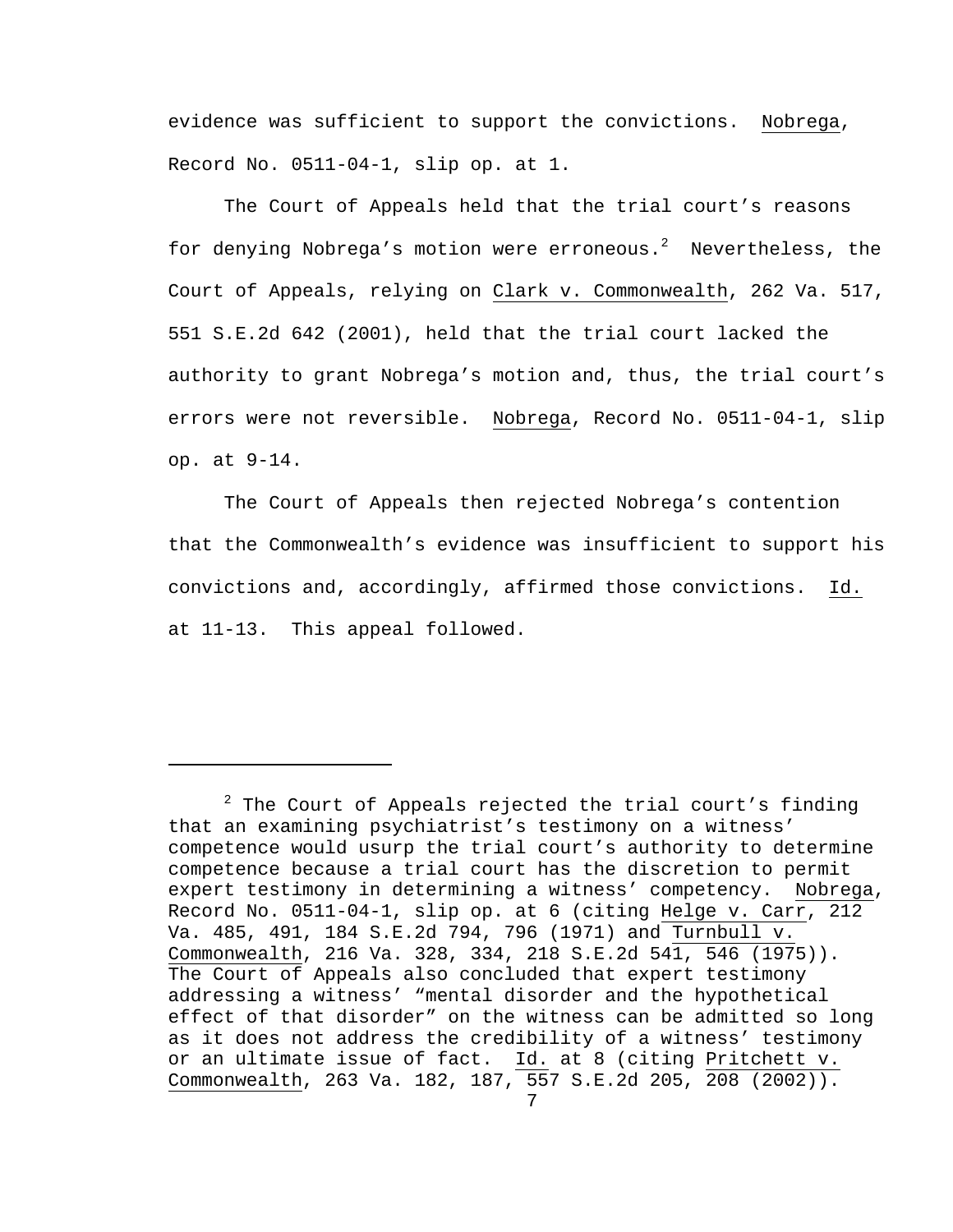#### DISCUSSION

 We begin our analysis in this appeal by first clarifying that the issue to be resolved with regard to Nobrega's motion for an independent psychiatric or psychological examination of the complaining witness is a narrow one. We are not called upon to consider the competency of this witness, which implicitly was resolved by the trial court when it permitted her to testify at Nobrega's trial. Nor must we decide whether the trial court should have exercised its discretion to appoint an expert to evaluate the mental health records of the witness in order to assist Nobrega in a challenge to the competency of the witness. The sole issue is whether the trial court had the authority to require the complaining witness to be examined by an appropriate mental health expert.

 The Court of Appeals resolved this issue based on our decision in Clark. In that case, the defendant was charged with statutory rape and forcible sodomy of a child under thirteen years of age. 262 Va. at 518, 551 S.E.2d at 643. Prior to trial, the defendant moved the trial court to order the complaining witness to undergo an independent medical examination of her sexual anatomy. Id. at 519, 551 S.E.2d at 643. The trial court denied the motion, and we ultimately affirmed. Describing the motion as a "discovery effort," we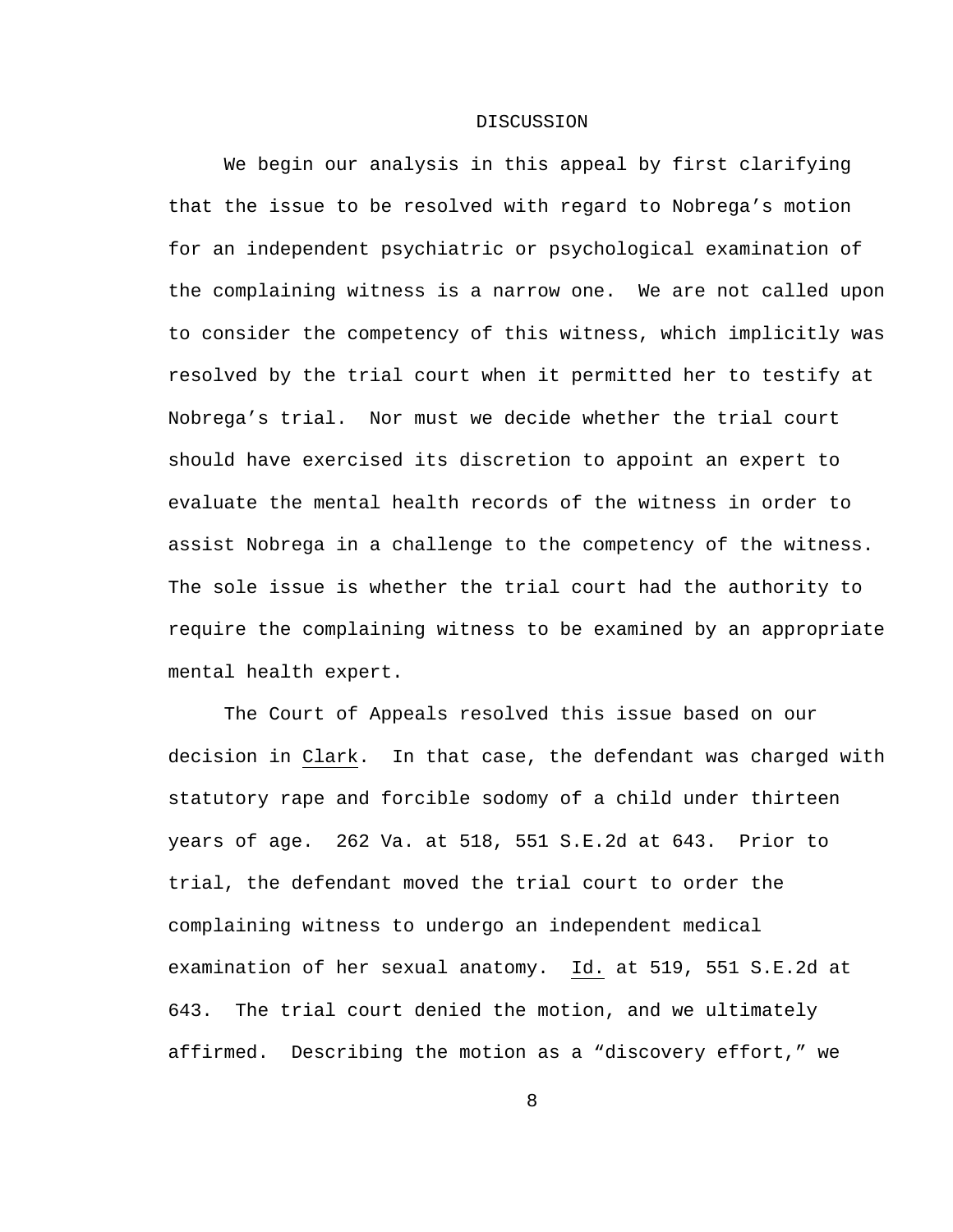found that "in Virginia, no authority exists permitting such discovery" by constitutional mandate, statute, rule of court, or case law. Id. at 520, 551 S.E.2d at 644. We expressly declined in Clark to create authority for a trial court to compel physical examinations of complaining witnesses in rape cases. Id.

 Nobrega distinguishes his case from Clark on several grounds. He argues that an evaluation by a psychiatrist or psychologist would be less intrusive than a physical examination of the sexual anatomy of a complaining witness. He further argues that, since the complaining witness in the present case had undergone numerous mental health examinations in the past, the requested examination would not traumatize her and would be, at most, a slight burden on her. The thrust of his contention is that the requested examination should be allowed when, as here, it is established that the complaining witness in a rape case has a history of mental disorders and there is no corroboration that the crime occurred. In the absence of any authority for this position in Virginia, Nobrega asks that we create that authority in this case. We will not do so.

 We need not reach an opinion with regard to the merits or the significance of the obvious distinctions Nobrega notes between the circumstances of his case and those in Clark.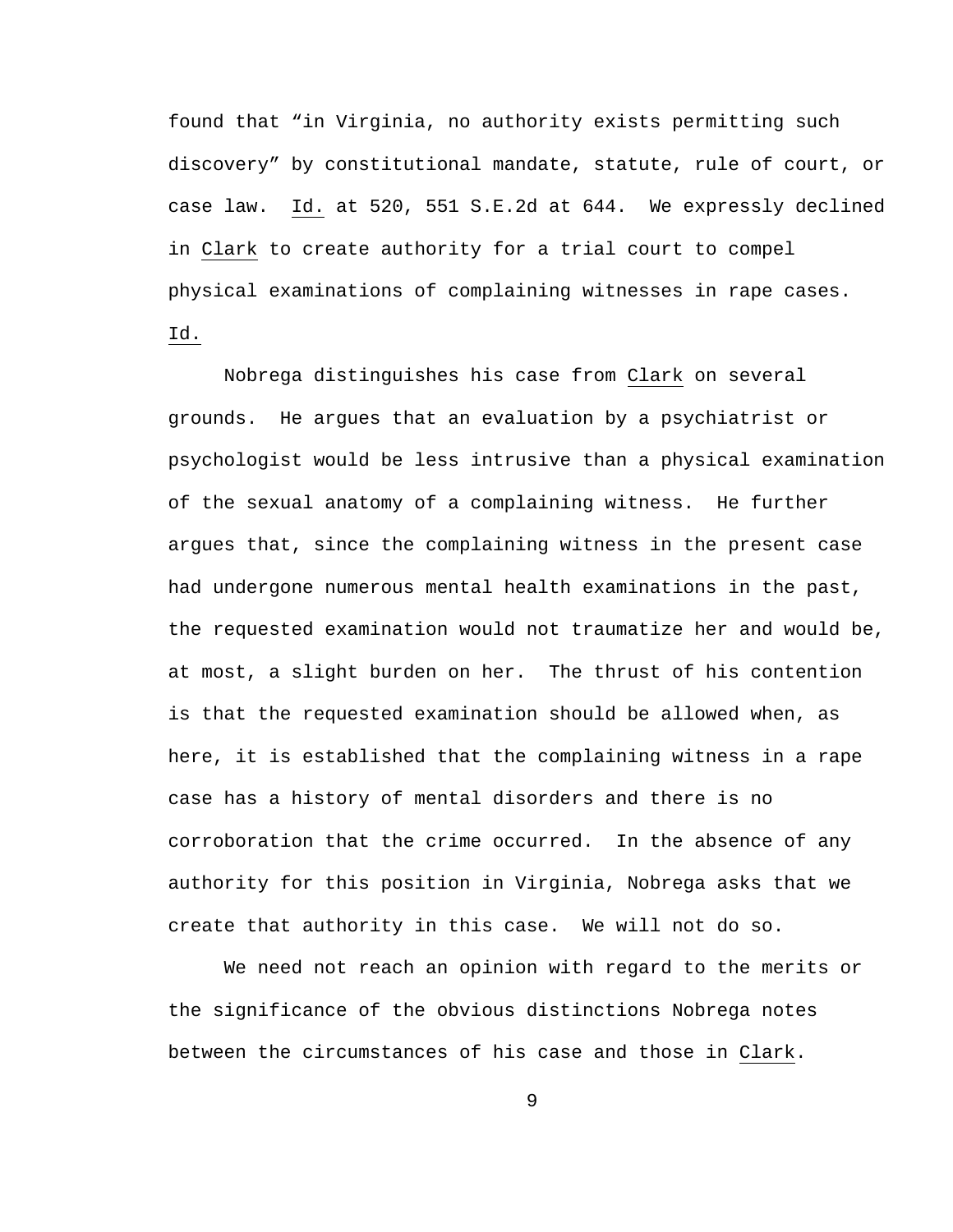Specifically, we need not decide, as he contends, that a mental health examination of a complaining witness in a rape case is less intrusive than the requested genital examination of the complaining witness at issue in Clark. We are of opinion, however, that mental health examinations are nevertheless highly intrusive and may violate a complaining witness' sense of privacy. See State v. Looney, 240 S.E.2d 612, 627 (N.C. 1978)(psychological examination is "an inquisition into [the victim's] most personal and private relations and past history"). This is especially true with victims of sex crimes. See United States v. Benn, 476 F.2d 1127, 1131 (D.C. Cir. 1972) (stating that "the trauma that attends the role of complainant to sex offense charges is sharply increased by the indignity of a psychiatric examination"). Moreover, no statute or rule of court in Virginia authorizes the psychiatric or psychological examination Nobrega requests in this case.

 The Constitution of Virginia establishes rights for both criminal defendants and crime victims. Article 1, Section 8 guarantees criminal defendants the right to "call for evidence in [their] favor." We have stated that this right includes "the right to prepare for trial . . . and to ascertain the truth." Clark, 262 Va. at 520, 551 S.E.2d at 644 (quoting Bobo v. Commonwealth, 187 Va. 774, 779, 48 S.E.2d 213, 215 (1948)).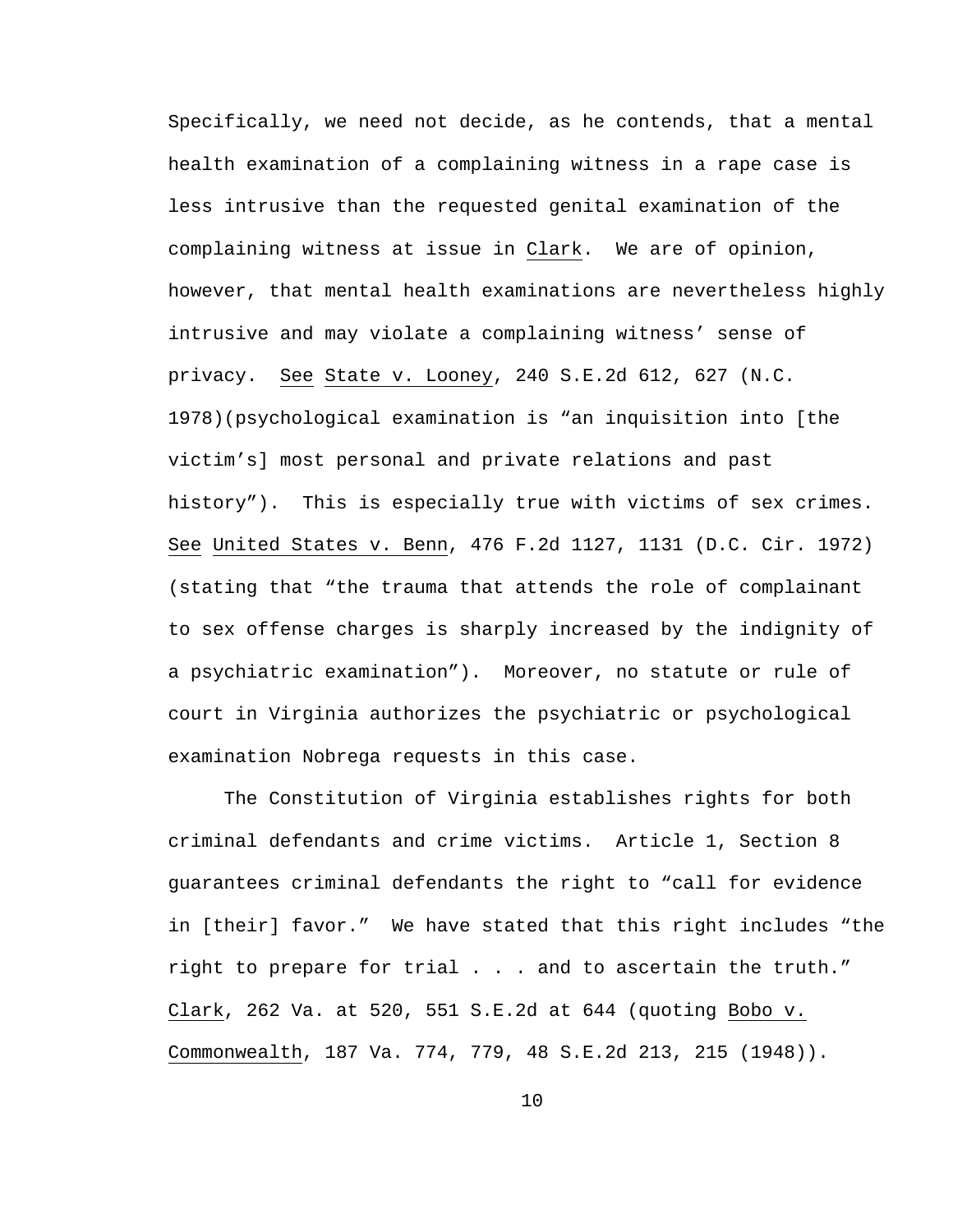With equal force, Article 1, Section 8-A guarantees that crime victims will be "treated with respect, dignity and fairness at all stages of the criminal justice system." Indeed, the need to ensure the fair treatment of crime victims is one reason why a criminal defendant's right to call for favorable evidence is "not boundless." See Clark, 262 Va. at 520, 551 S.E.2d at 644 (citing Lowe v. Commonwealth, 218 Va. 670, 679, 239 S.E.2d 112, 118 (1977)).

 In this case, Nobrega's constitutional right to call for evidence in his favor is not implicated. In Virginia, the trial court determines whether a witness is competent and in making that determination the court "may, but is not obligated to, consider the opinion evidence of experts. It is a matter within the discretion of the trial court." Turnbull v. Commonwealth, 216 Va. 328, 334, 218 S.E.2d 541, 546 (1975) (citation omitted). The reliance our common law places on the trial court's determination of the competency of a witness reflects the balance between the constitutional rights of a criminal defendant and those of crime victims. We are of opinion that altering that balance by authorizing a trial court to require a rape victim to undergo an independent psychiatric or psychological examination to assist in the determination of the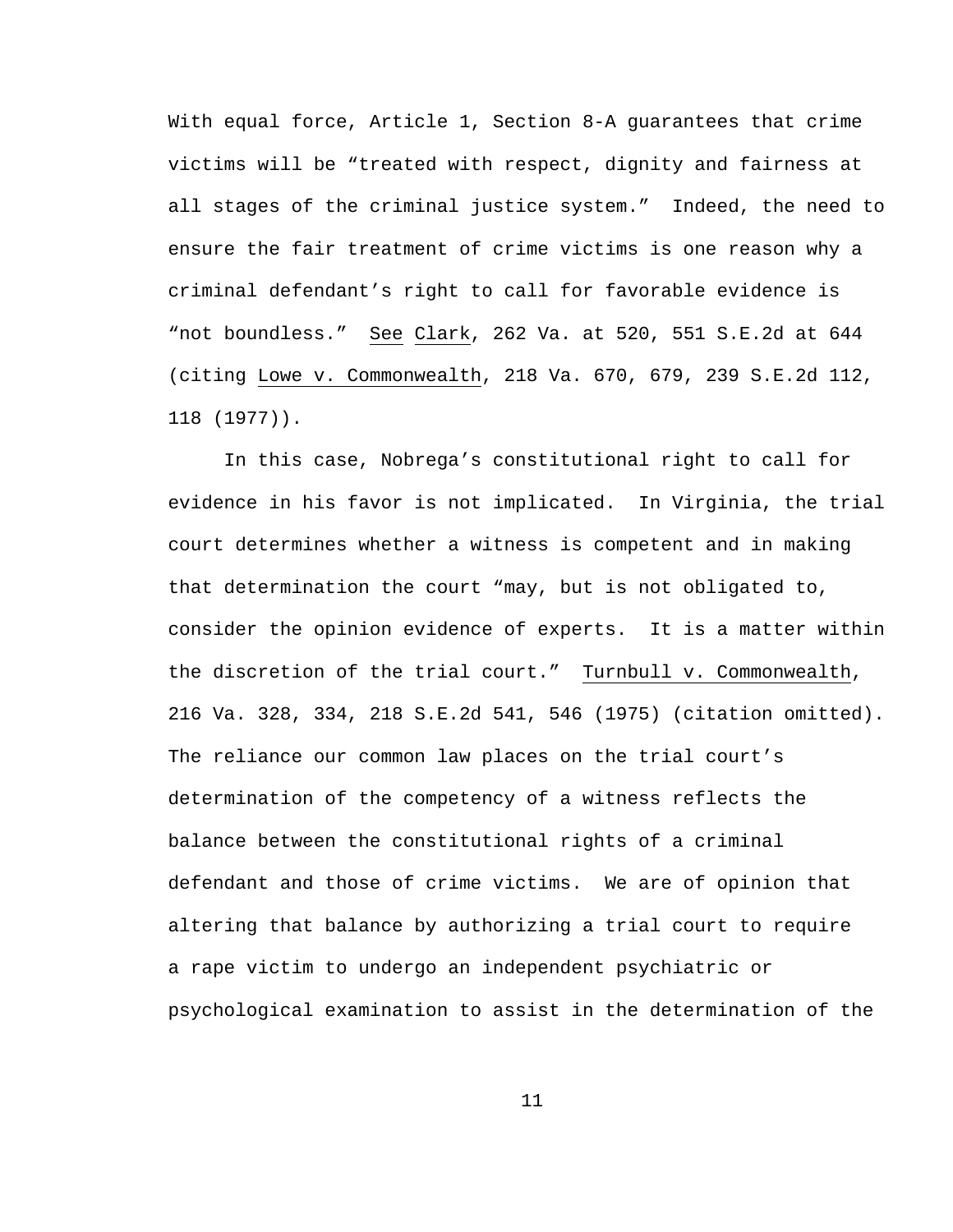victim's competency to testify is a matter properly left to the General Assembly to consider as an issue of public policy.

 In the absence of such action by the General Assembly, we are unpersuaded by Nobrega's contention that a majority of jurisdictions have adopted a "compelling need" test to authorize such examinations. Under this approach, trial courts have the discretion to order a psychiatric or psychological examination of a complaining witness in a criminal case where the defendant demonstrates a "compelling need" for the examination. See, e.g., State v. Nelson, 453 N.W.2d 454, 458 (Neb. 1990); Forbes v. State, 559 S.W.2d 318, 321 (Tenn. 1977); State v. Jerousek, 590 P.2d 1366, 1371 (Ariz. 1979); State v. Gregg, 602 P.2d 85, 91 (Kan. 1979).

 We have no doubt that the possibility of undergoing courtordered psychiatric or psychological examinations as a consequence of reporting rapes could deter victims from coming forward. See Looney, 240 S.E.2d at 627 (stating that the prospect of a psychological exam may "discourage the honest, innocent victim of a genuine assault from going to the authorities with a complaint"); Forbes, 559 S.W.2d at 320 (rule mandating rape victim's participation in psychiatric exams sought by defendants would be "contrary to public policy" because it would "deter prosecution for this loathsome criminal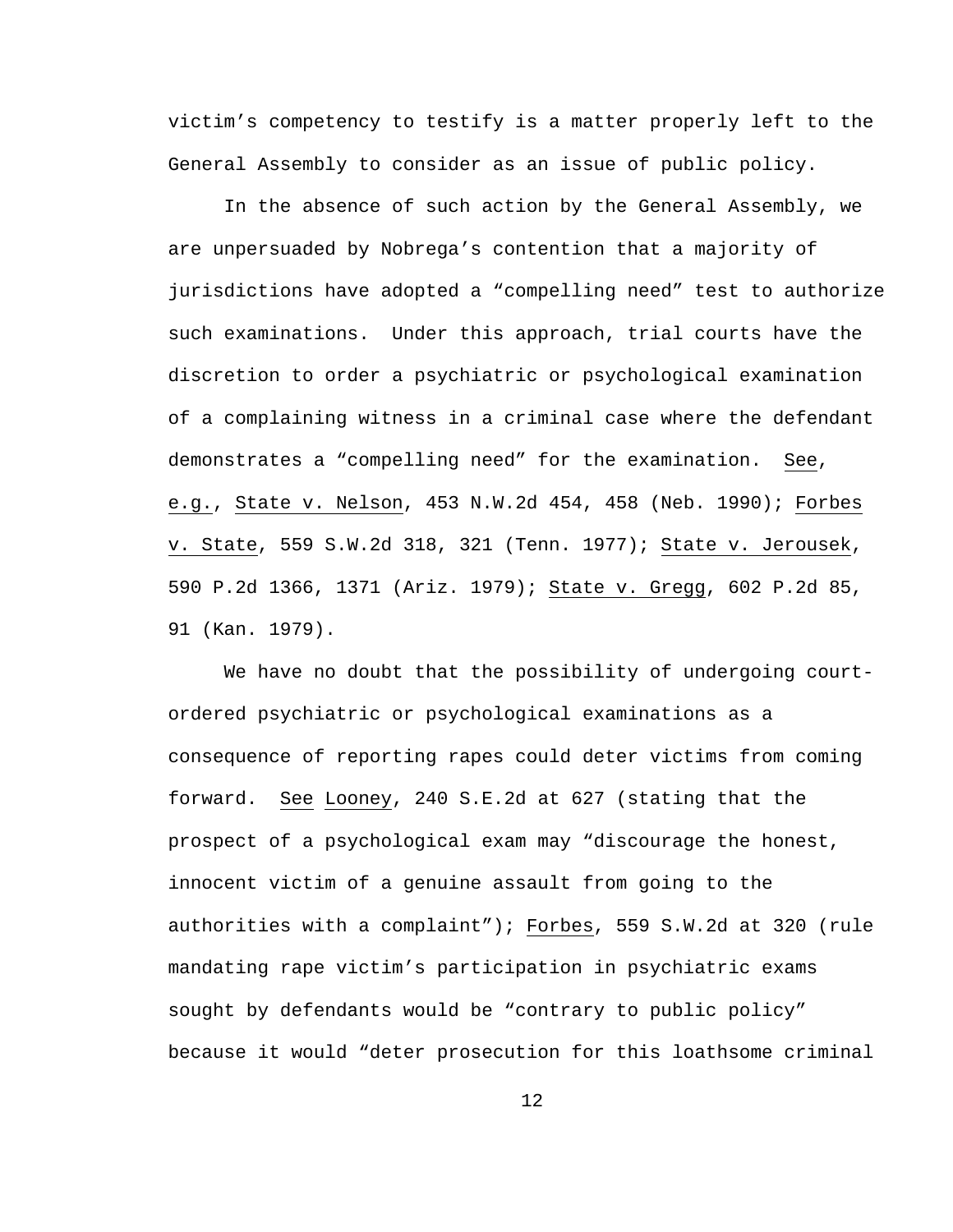act"). Historically, rape victims have been particularly vulnerable to defense tactics that "put the victim on trial." See Winfield v. Commonwealth, 225 Va. 211, 218, 301 S.E.2d 15, 19 (1983). The General Assembly has furthered the public policy of encouraging victims to come forward by passing legislation to curb such tactics. See Code § 18.2-67.7 ("rape shield" statute).

 Nevertheless, we recognize that the established history of mental illness of a particular complaining witness may create a heightened danger that the witness lacks the capacity accurately to observe, remember, and communicate facts. Hopkins v. Commonwealth, 230 Va. 280, 291, 337 S.E.2d 264, 271 (1985); Helge v. Carr, 212 Va. 485, 487-91, 184 S.E.2d 794, 795-98 (1971). It is axiomatic that an individual accused of the crime of rape has a vital interest in ascertaining the competency of such a complaining witness to testify. However, we believe that an accused's ability to voir dire a complaining witness, the trial court's skill and experience in observing testimony, and the presentation of the mental health records and expert testimony regarding those records provide adequate safeguards to the accused to test the competency of the complaining witness without a court-ordered mental health examination of that witness. Thus, we hold that a trial court has no authority to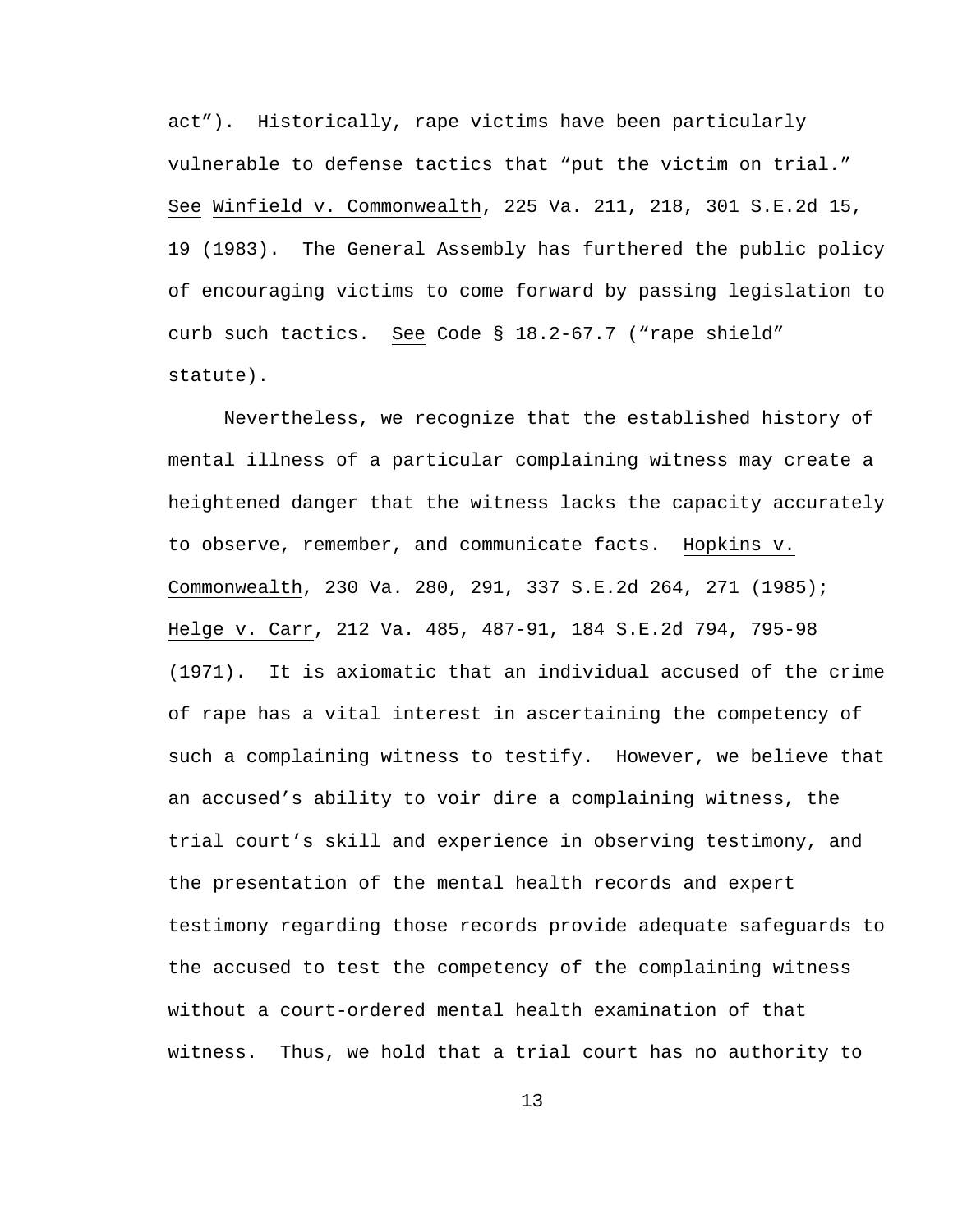order a complaining witness in a rape case to undergo a psychiatric or psychological evaluation.<sup>3</sup>

 We turn next to address Nobrega's contention that the Commonwealth's evidence was insufficient to support his convictions. In accord with well-established principles, we will not reverse the judgment of the trial court unless it is plainly wrong or without evidence to support it. Commonwealth v. Presley, 256 Va. 465, 466, 507 S.E.2d 72, 72 (1998). We also accept the trial court's determination of the credibility of witness testimony unless, "as a matter of law, the testimony is inherently incredible." Walker v. Commonwealth, 258 Va. 54, 70- 71, 515 S.E.2d 565, 575 (1999).

 Nobrega does not dispute that, at the time of the alleged rapes, the child was under the age of thirteen and Nobrega was eighteen years or older. See Code § 18.2-61(A)(iii)(rape includes sexual intercourse with a child under thirteen); Code § 18.2-370.1 (applying to acts by an adult on a child under eighteen). Furthermore, it is undisputed that when the alleged rapes occurred, Nobrega had a "custodial or supervisory relationship" with the child. See Code § 18.2-370.1(A). Thus,

i

<sup>&</sup>lt;sup>3</sup> Because we will affirm the Court of Appeals' holding that a trial court has no authority to order a complaining witness in a rape case to undergo a psychiatric or psychological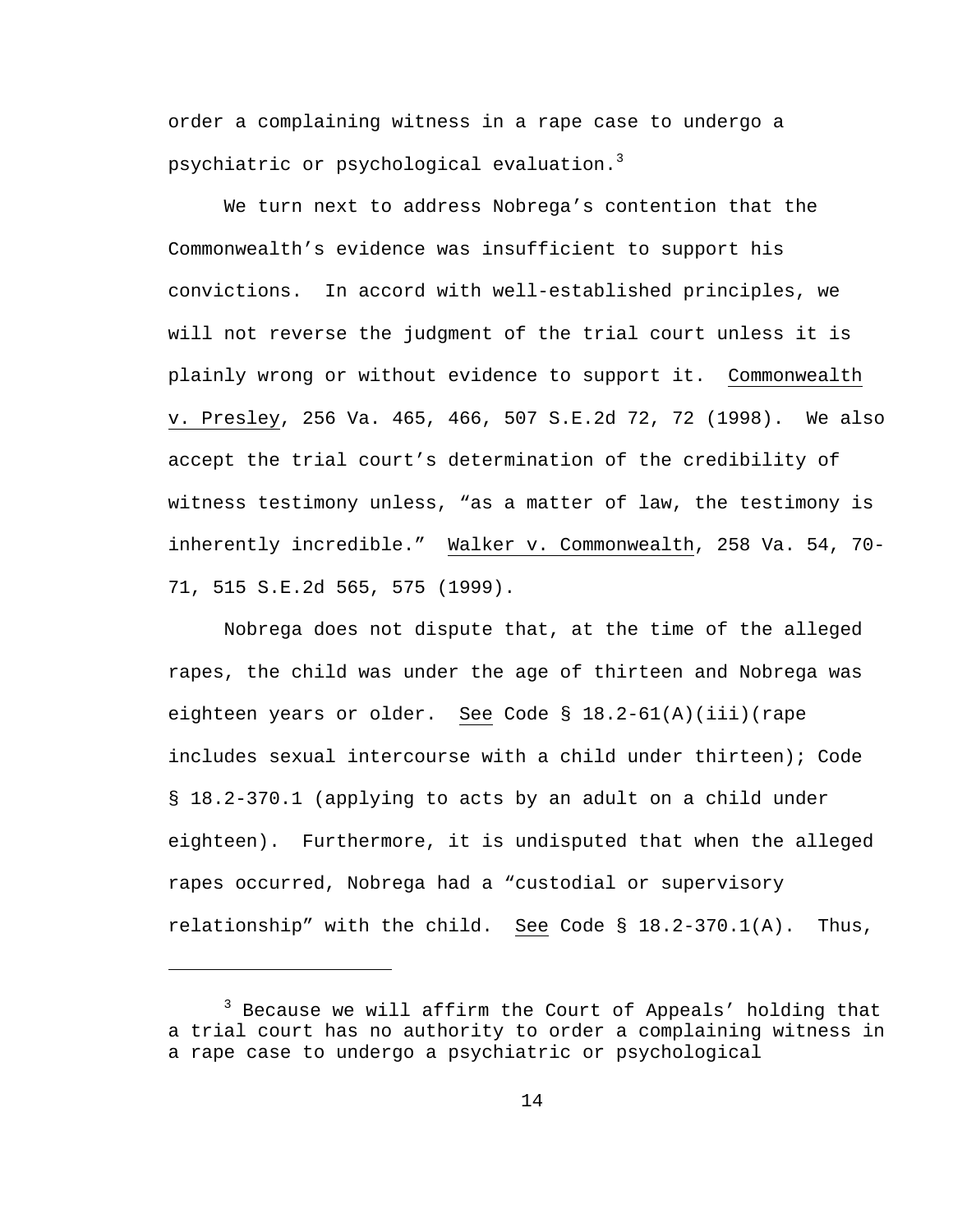if the evidence established beyond a reasonable doubt that Nobrega engaged in sexual intercourse with the child, Nobrega's contention that the evidence was insufficient to convict him under Code § 18.2-61 and Code § 18.2-370.1 must fail.

 The child testified that, on two occasions, Nobrega put his "private part" into her "private part" and "went to the bathroom" inside her. A rational fact-finder certainly could understand the child's detailed account of those acts to be a description of sexual intercourse. Nobrega contends, however, that inconsistencies in the child's testimony, the child's history of mental illness, and the lack of physical evidence rendered the child's testimony unworthy of belief. We disagree.

 While the child's testimony did contain minor inconsistencies, her testimony did not waiver with regard to the acts of sexual intercourse. Although the child's mental health history bears on the weight to be given her testimony, the trial court found her testimony to be credible. The record does not support a conclusion that her mental health history rendered her testimony inherently incredible as a matter of law. Finally, the testimony of the physician who physically examined the child showed that the lack of physical evidence of sexual intercourse

i

<sup>15</sup> examination, we need not address whether the reasons given by the trial court for denying Nobrega's motion were erroneous.